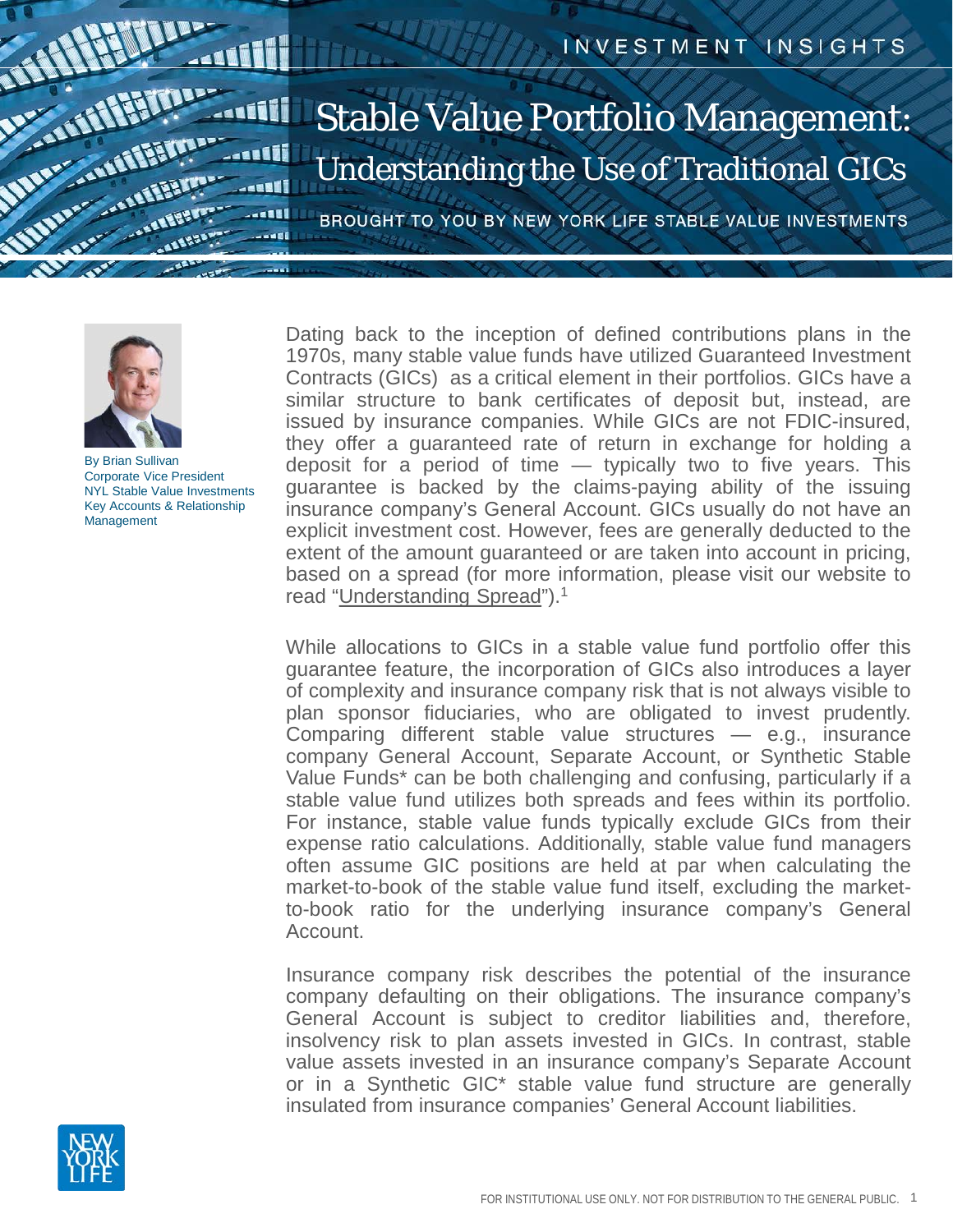Whether a stable value fund utilizes GICs is not inherently good or bad; however, before investing in a stable value fund that holds GICs, it is crucial for plan sponsor fiduciaries to understand all mechanisms that are at work inside the fund — especially as they relate to fees, risk, and performance. For example, to the extent that there are any GIC holdings within a stable value fund, fiduciaries should request details on these holdings, such as:

- *1. How much of the stable value fund is allocated to GICs?*
- *The higher the percentage, the greater potential for insurance company risk.*
- *2. Which insurance company(ies) issued the GICs?*
- *Document and monitor the financial strength for each of the issuers.*
- *3. What is the duration for the underlying GICs?*
- *The longer the duration, the more sensitive to interest rate changes – particularly important in a rising interest rate environment.*
- *4. How is the insurance companies' General Account positioned?*
- *Document and monitor the General Account(s)' investment allocations.*

New York Life's stable value consultants stand ready to assist with the due diligence process by providing the insurance company financial strength ratings from the four major rating agencies, as well as their COMDEX ranking. 2

1 Spread revenue, or "spread", refers to the difference between the actual earnings on investments made by the insurer and the crediting rate guaranteed to participants for that period.

2 The Comdex ranking is a percentile score on a number scale from 1 to 100. It is a composite score averaging the ratings of the four major insurance rating agencies. The Comdex rankings are compiled by EbixLife.

## \*Definitions

Guaranteed Investment Contract (GIC): Stable value investment contracts (typically a group annuity contract) issued by an insurance company that pays a specified rate of return for a specific period of time, offers book value accounting, typically pays benefits to plan participants, and provides annuities upon request. These contracts are also known as guaranteed interest contracts and may be backed by either an issuer's General Account assets or Separate Account assets. In all cases, the insurance company owns the invested assets and the obligation to the contract-holder is backed by the full financial strength and credit of the issuer. A GIC that is held as an investment by a stable value investment option is typically known as a traditional GIC, while a GIC offered as the sole stable value investment option is more generally known as a guaranteed insurance account.

Separate Account GIC: A stable value investment contract that is first supported by associated assets in a segregated Separate Account held by the issuing insurance company and then, to the extent necessary, by the insurer's General Account assets and surplus. The crediting rate on a Separate Account GIC resets periodically based upon the earnings of the Separate Account assets. The securities held in the Separate Account are owned by the insurance company but are held for the exclusive benefit of the plan or plans participating in the Separate Account. If the investment contract stipulates, in the event that the insurance company becomes insolvent, the Separate Account assets may not be used to satisfy any of the insurer's other liabilities.

Synthetic GIC: A stable value investment structure that offers similar characteristics as a guaranteed investment contract, i.e., pays a specified rate of return for a specific period of time, is benefit-responsive, and offers book value accounting. A synthetic GIC includes an asset ownership component and a contractual component that is intended to be valued at book value. The associated assets backing the contract's book value are owned and held in the name of the plan or the plan's trustee. Such associated assets typically consist of a diversified fixed income portfolio, including but not limited to treasury, government, mortgage, and/or corporate securities of high average credit quality. To support the book value obligation, the contract-holder relies first on any associated assets and then, to the extent those assets are insufficient, the financial backing of the wrap issuer. Wrap contracts can be issued by banks, insurance companies, or other financial institutions.

Source: Stable Value Investment Association